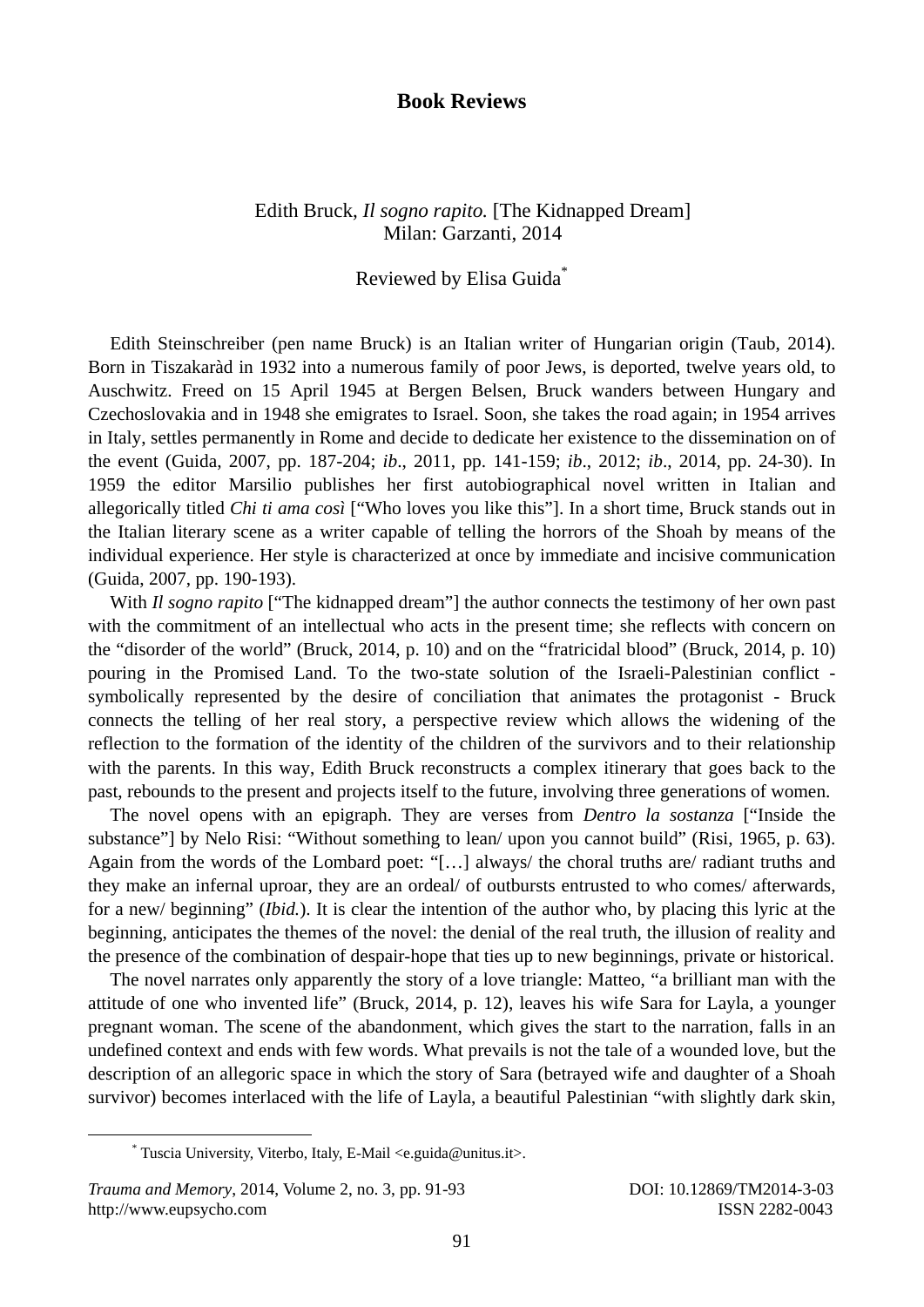shiny black hair" and "eyes of black velvet" (Bruck, 2014, p. 50). The experience of Sara's mother (the only character who is never called by name and represents the voice of the «saved») links in an indissoluble way the present to the past. In this way, Edith Bruck again reflects on the expansion of time, reaffirming that "the lifetime of the ex-deported is only one: the present which includes the past and the future", because "the *unique* experience of deportation does not permit anything else" (Bruck, 1993, pp. 80-81).

The attention moves to the relationship between the «saved» and the «children of the Holocaust»<sup>1</sup>. A relationship that, as emerges from the novel, is marked by shadows, absences and forced conciseness. The protagonist's mother, survived from the extermination, raised her child teaching her to respect others, loving her deeply but overwhelming her with the burden of *that*  experience - "conveyed more with the blood than with the words" (Bruck, 2014, p. 25) - which returns in the various flashbacks that fill the story. In this respect is highly representative the scene in which Sara, giving the mother a *bouquet* of flowers wrapped in red crepe paper, brings back a dramatic past:

[...] I enter mama's bedroom and she glances towards me from afar, but when I put the flowers in her hand she almost withdraws frightened as if I had brought a dead mouse and in her native language, I suppose, she says: *Krepp-papir*

[...] she looks ahead and she remembers, soliloquizing in a loud voice:

[...] at Auschwitz, one person had a small piece of krepp-papir. Who knows why... at those sudden calls, that we knew were for selections, in exchange for half a portion of that tiny piece of black bread, she tinted our pale cheeks to make us seem more healthy […]. That damned paper was our only hope, even if depriving us of that minimum they gave us, weakened us. (Bruck, 2014, pp. 90-91).

The mother turns to the petrified daughter who asks to be forgiven: "Are you happy now?" (Bruck, 2014, p. 91); then she regrets having involved her in her own past and for having her born into an unfair world where she lives with a deep sense of guilt. By now old, thinking of those who could not grow old, she repeats that she is ashamed of her own age "and adds in a subdued voice, of living" (Bruck, 2014, p. 11). The sense of precariousness of the existence conveyed to the daughter, protected and crushed at the same time, is described with precision and delicacy. It emerges the picture of two women alone, deeply joined in a relationship where there is no space for the comparison and for the diversity: with a survived mother, who "does nothing but take refuge in bed at every sign of pain which is more than anything else psychosomatic", "I am not free either" (Bruck, 2014, p. 23). "Our bond", the protagonist venting "from now on should be made up of lies" (*ibid.*).

On the opposite side is placed the role played by Layla's daughter, Aurora (Dawn in English): the third generation of woman who is found in the novel. She is a baby, just born, she has "skin of ebony", "perfect little hands" and "big eyes like mirrors of coal" (Bruck, 2014, p. 50) and represents a dream of peace among the people. The main theme of the story is exactly that of "same respect for every human being" (Bruck, 2014, p. 12); and the denouncing of whatever type of injustice takes shape from the first lines. The protagonist's thoughts call the attention to the present time marked by the use of violence. Several memories follow: from the abuse of the corpse of Gheddafi to the attack on the synagogue of Rome in 1982; from the terrorism of OLP to the kidnapping of Gilad Shalit and the "alarming disparity" (Bruck, 2014, p. 23) which permitted his release. Beginning with social condemnation and insisting on the need for peace in Israel, Bruck builds a story which personifies the contestants in war and which looks at a universal solution of peaceful coexistence. In the central part of the novel, in fact, Sara transforms her own desperation into courage, decides to

 $\overline{\phantom{0}1}$  $1$  The expression is of H. Epstein (1979) and it refers to the children of survivors.